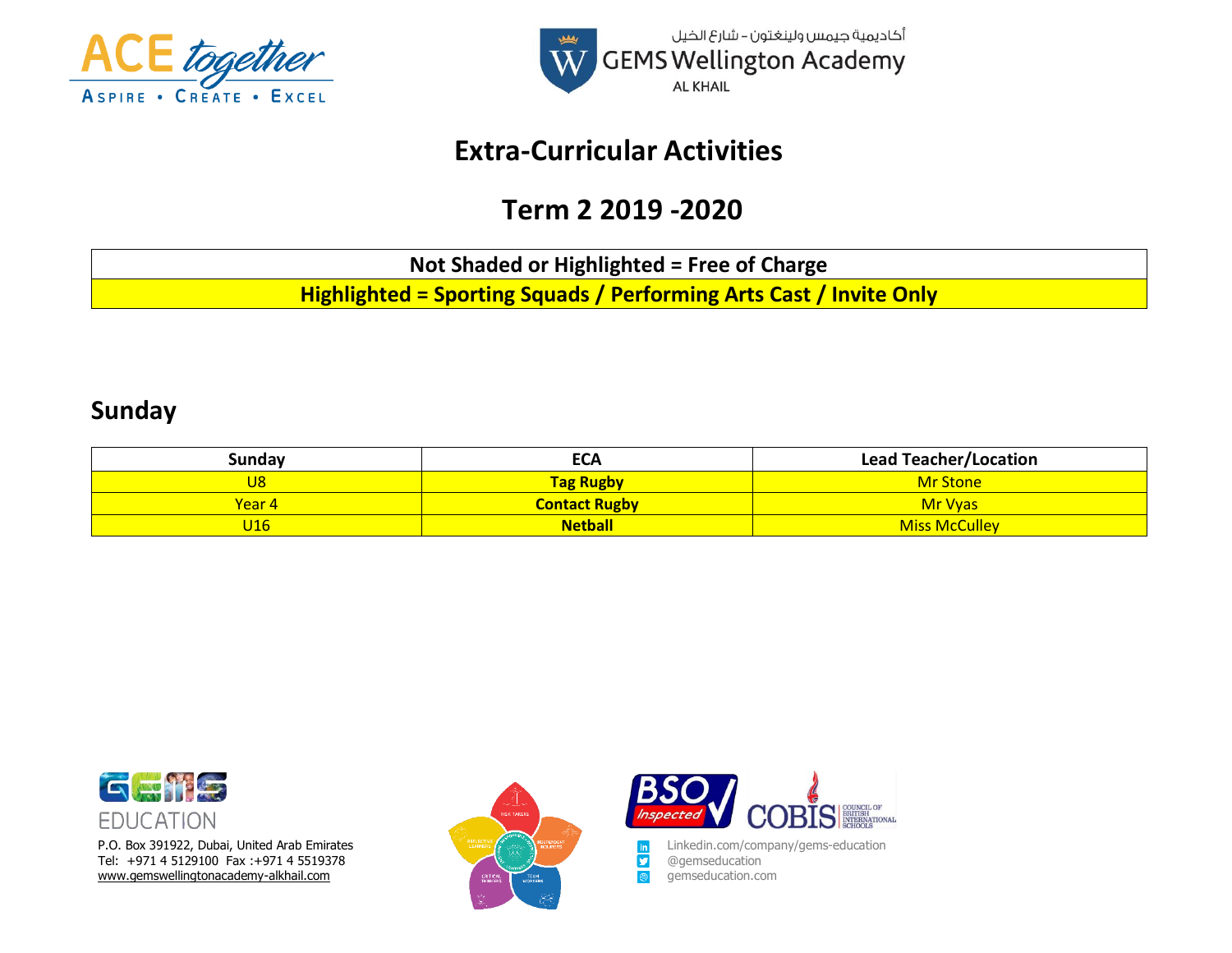



## **Monday**

| Monday                      | <b>ECA</b>                            | <b>Lead Teacher/Location</b>                        |
|-----------------------------|---------------------------------------|-----------------------------------------------------|
| <b>Secondary Swim Squad</b> | Swim Squad (6:30 - 7:15 AM)           | <b>Coach Dejan</b>                                  |
| U10 & U11 Swim Squad        | <b>Swim Squad(3:10 - 4:10PM)</b>      | <b>Coach Dejan</b>                                  |
| <b>U19</b>                  | <b>Netball</b>                        | <b>Mrs Raynor</b>                                   |
| U9, U10, U11, 12            | <b>Extended Season - Football IJF</b> | <b>IJF</b>                                          |
| KS <sub>3</sub>             | <b>Secondary Athletics</b>            | <b>Mr Cole and Mr Lomas</b>                         |
| KS <sub>3</sub>             | <b>ELL Games - Invite only</b>        | Neil Colbeck - A013 Ground Floor Secondary Corridor |
| <b>KS1 &amp; KS2</b>        | <b>ELL Games - Invite Only</b>        | Mohammed Madaser - F 131 - Year 3 Corridor          |
| Year 5&6                    | <b>Tri Kids</b>                       | Stephen Ashby/Jon Lucas/Farrah Clarke - Small       |
|                             |                                       | <b>Sports Hall</b>                                  |
| <b>School Production</b>    | <b>Principal Characters</b>           | Jessica Tickner - Auditorium                        |
| Year 3&4                    | <b>Mastery Maths</b>                  | Rakhee Patel - 2D Classroom                         |
| Secondary                   | F1 in Schools Y7/Y8 Only              | Joe Bennett - DT Room                               |
| FS <sub>2</sub>             | <b>Mindfulness Colouring</b>          | Danielle Kibble - FS2A Classroom                    |
| FS <sub>2</sub>             | <b>ELL Games</b>                      | Jennifer Mcmahon - F012 FS Corridor                 |
| FS <sub>2</sub>             | Yoga                                  | Sulette Ras - FS Yoga Studio                        |
| <b>Year 1&amp;2</b>         | <b>Yoga and Mindfulness</b>           | Alia Sheikh-Year 1 Zen Room                         |
| <b>Year 1&amp;2</b>         | <b>Rock Climbing</b>                  | Sarah Whitehead - Rock Climbing Wall Sports Hall    |
| <b>Year 1&amp;2</b>         | <b>Ballet</b>                         | Francesca Lee - Dance Studio                        |
| <b>Year 3&amp;4</b>         | <b>Mindful handwriting</b>            | Jenna Young/Kirsty Summerfield - 3D Classroom       |
| Year 3&4                    | <b>Junior Artists</b>                 | Nour Subri - Primary Art Room                       |
| Year 3-6                    | <b>Homework Club</b>                  | Elspeth Mackie - F121 Year 3 Corridor               |
| <b>Year 5&amp;6</b>         | <b>Young Coders Club</b>              | Kirsty Boyd/Amy Rowlings - Primary ICT Room         |
| <b>Year 5&amp;6</b>         | <b>Art Class</b>                      | Meera Badiani - KS2 Art Room                        |
| <b>Year 5&amp;6</b>         | <b>TED Talks Club</b>                 | Alannah Eaton - 5D Classroom                        |
| Secondary                   | <b>Key Stage 4 English Support</b>    | Hayley Lyne                                         |



**EDUCATION** 

Tel: +971 4 5129100 Fax :+971 4 5519378 @gemseducation **Dependication** and the state of the state of the state of the state of the state of the state of the state of the state of the state of the state of the state of the [www.gemswellingtonacademy-alkhail.com](http://www.gemswellingtonacademy-alkhail.com/) gemseducation.com gemseducation.com





P.O. Box 391922, Dubai, United Arab Emirates Linkedin.com/company/gems-education<br>
Tel: +971 4 5129100 Fax :+971 4 5519378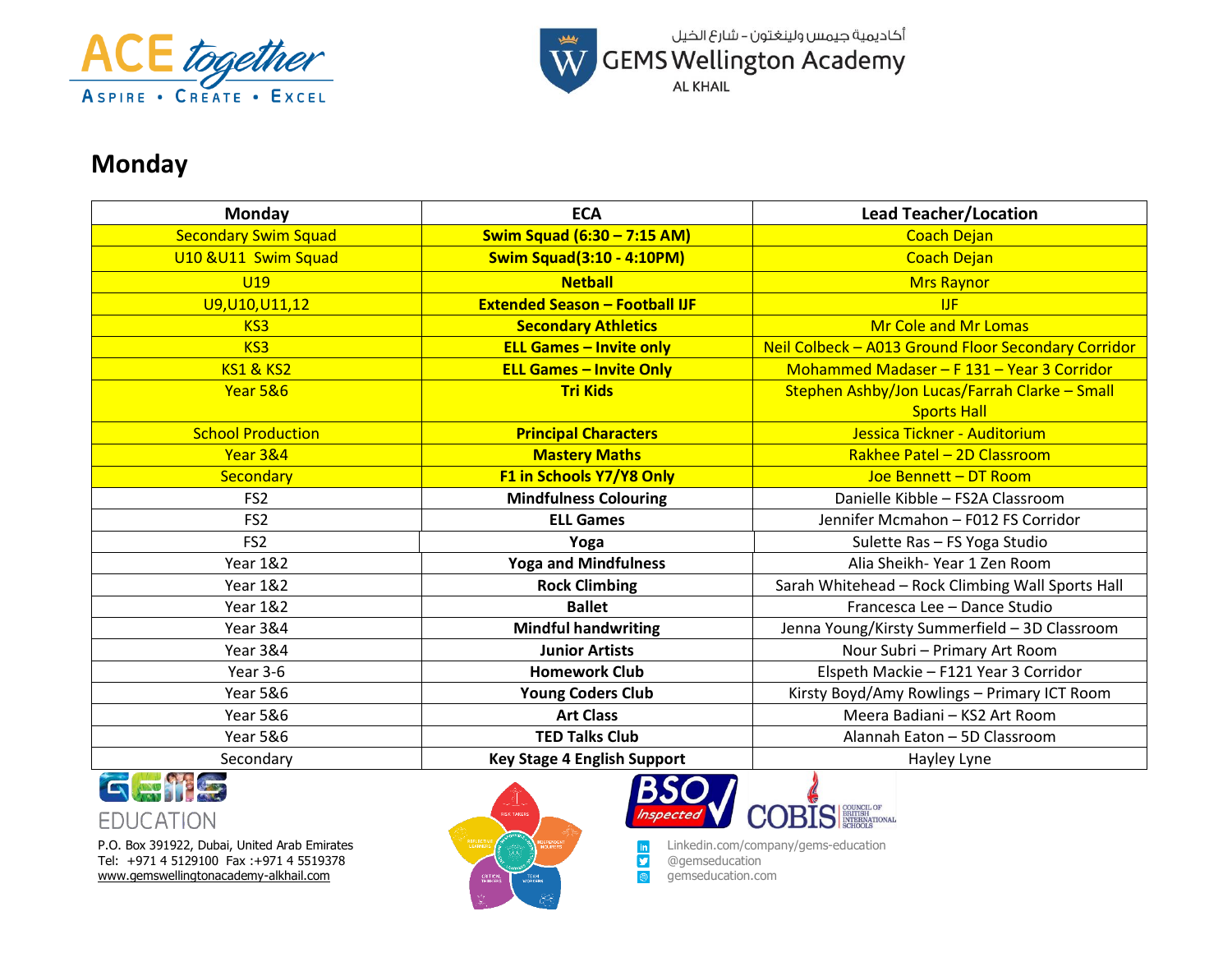



أكاديمية جيمس ولينغتون – شارع الخيل W GEMS Wellington Academy

**AL KHAIL** 

| Secondary | <b>Book Club</b>                           | Nicola Steele              |
|-----------|--------------------------------------------|----------------------------|
| Secondary | <b>Carom Board Games</b>                   | Rujina Madaser             |
| Secondary | <b>Homework Club Support</b>               | Rathica Palavar/Mark Stemp |
| Secondary | <b>Computer Science Intervention</b>       | Rebecca Brennan            |
| Secondary | <b>GCSE Listening Spanish Intervention</b> | Fiona Eaves                |
| Secondary | <b>GCSE Listening French Intervention</b>  | Sally Hill                 |
| Secondary | <b>GCSE Psychology Intervention</b>        | Sandeep Kaur               |

### **Tuesday**

| Tuesday                     | <b>ECA</b>                                    | <b>Lead Teacher/Location</b>                     |
|-----------------------------|-----------------------------------------------|--------------------------------------------------|
| Year 5&6                    | <b>Contact Rugby</b>                          | Mr Cole/Mr Stone                                 |
| U12                         | <b>Rugby</b>                                  | <b>Mr Moriarty</b>                               |
| U11                         | <b>Girls Football</b>                         | <b>Miss McCulley</b>                             |
|                             | <b>Football Tour Training</b>                 | Mr Lomas                                         |
| U12                         | <b>Girls Netball</b>                          | <b>Mrs Raynor</b>                                |
| <b>Secondary Swim Squad</b> | <b>Swim Squad(3:10 -4:10PM)</b>               | <b>Coach Dejan</b>                               |
| <b>School Production</b>    | <b>Senior Chorus and Principal Characters</b> | Jessica Tickner - Auditorium                     |
| Year 3&4                    | <b>Maths Booster - Girls Only</b>             | Jasmin Roberts - 3C Classroom                    |
| FS <sub>2</sub>             | <b>Arabic Class (Arabic Games and Songs)</b>  | Nesrine Merjane - F010 FS Corridor               |
| FS <sub>2</sub>             | <b>Playground games</b>                       | Jennifer Steels - FS2C Classroom                 |
| <b>Year 1&amp;2</b>         | <b>Junior Artists</b>                         | Ruba Alamouri - G009 Year 1 Corridor             |
| <b>Year 1&amp;2</b>         | <b>Singing Club</b>                           | Ruth O'Neill - Year 1 Music Room                 |
| <b>Year 1&amp;2</b>         | <b>Master Chefs</b>                           | Meriam Moreno/ Bian Attar - Primary Cookery Room |
| <b>Year 3&amp;4</b>         | <b>Rock Climbing</b>                          | Heather Ford - Rock Climbing Wall Sports Hall    |
| <b>Year 3&amp;4</b>         | <b>Dodgeball</b>                              | Rebecca Percival - Main Sports Hall              |
| Year 3-6                    | <b>Green Fingers</b>                          | Reem Achek - F137 Year 3 Corridor                |
| <b>Year 5&amp;6</b>         | <b>Violin Club</b>                            | Orla Killeen - Year 2 Music Room                 |



P.O. Box 391922, Dubai, United Arab Emirates Linkedin.com/company/gems-education<br>
Tel: +971 4 5129100 Fax :+971 4 5519378 Tel: +971 4 5129100 Fax :+971 4 5519378 @gemseducation **Dependication** and the state of the state of the state of the state of the state of the state of the state of the state of the state of the state of the state of the [www.gemswellingtonacademy-alkhail.com](http://www.gemswellingtonacademy-alkhail.com/) gemseducation.com gemseducation.com



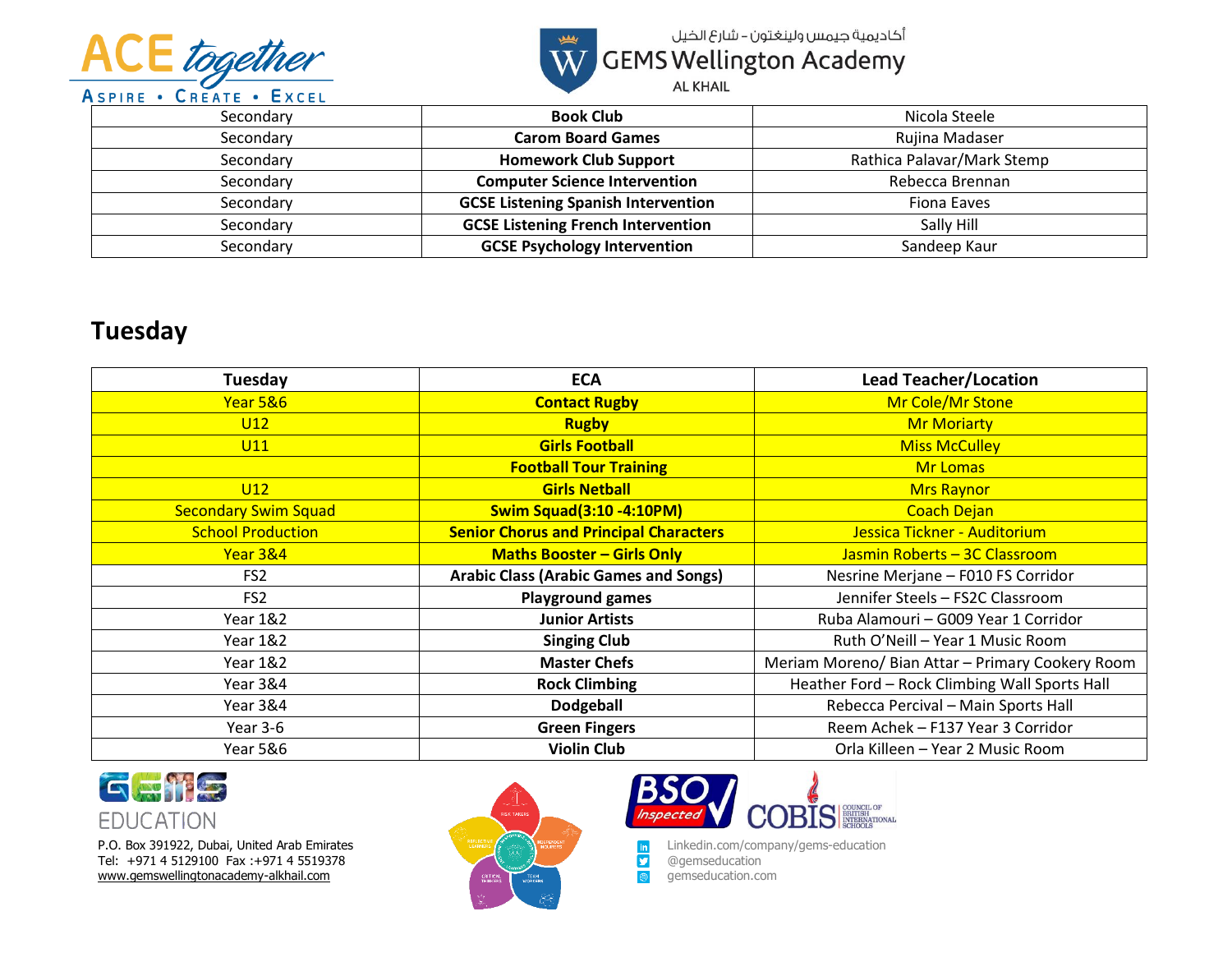



أكاديمية جيمس ولينغتون – شارع الخيل W GEMS Wellington Academy

**AL KHAIL** 

| <b>Year 5&amp;6</b> | <b>Philosophy Club</b>                     | Zoe Aiken - 2C Classroom         |
|---------------------|--------------------------------------------|----------------------------------|
| Year 5&6            | <b>Invasion Games</b>                      | Clelia Durante- Main Sports Hall |
| Secondary           | <b>Prop Design (Hairspray)</b>             | Lara Jabri/Mediha Anwar          |
| Secondary           | <b>Creative Writing</b>                    | Fatima Safi                      |
| Secondary           | <b>Computer Programming</b>                | Martin Ray                       |
| Secondary           | <b>KS4/KS5 Product Design Intervention</b> | Amy Rochford                     |
| Secondary           | <b>KS4/KS5 Art Intervention</b>            | Samina Haq                       |
| Secondary           | <b>GCSE Media Intervention</b>             | John Webber                      |
| Secondary           | <b>Physics Intervention</b>                | Danielle Wright                  |
| Secondary           | <b>Arabic Creative Writing</b>             | Mosaab Albudoor                  |

### **Wednesday**

| Wednesday                | <b>ECA</b>                  | <b>Lead Teacher/Location</b>             |
|--------------------------|-----------------------------|------------------------------------------|
| U8 & U9 Swim Squad       | Swim Squad (3:10 - 4:10 PM) | <b>Coach Dejan</b>                       |
| U14                      | <b>Netball</b>              | <b>Mrs Raynor</b>                        |
| <b>GCSE PE</b>           | <b>GCSE Drop In</b>         | Mr Cole                                  |
| KS2                      | <b>Primary Athletics</b>    | <b>Mr Stone/ Mrs McCulley</b>            |
| <b>School Production</b> | <b>Chorus</b>               | Jessica Tickner - Auditorium             |
| Year 3-6                 | <b>Creative Writing</b>     | Phil Waterworth - 5C Classroom           |
| Secondary                | <b>School Council</b>       | Laura Kennedy                            |
| Year 1&2                 | <b>Reading Club</b>         | Gazala Yasmeen/Eleri Vyas - 1D Classroom |
| FS <sub>2</sub>          | <b>Scissor Skills</b>       | Lucy Johnson - FS2B Classroom            |
| FS <sub>2</sub>          | <b>Mini Architects</b>      | Michelle Rotherham - FS1A Classroom      |
| Year 1&2                 | <b>Green Fingers</b>        | Sojood Kouni - G017 Year 1 Corridor      |
| Year 1&2                 | <b>Dodgeball</b>            | Salah Mansour - Main Sports Hall         |



P.O. Box 391922, Dubai, United Arab Emirates Linkedin.com/company/gems-education<br>
Tel: +971 4 5129100 Fax :+971 4 5519378 Tel: +971 4 5129100 Fax :+971 4 5519378 @gemseducation and a strategy of the strategy of the strategy of the strategy of the strategy of the strategy of the strategy of the strategy of the strategy of the strategy of the s [www.gemswellingtonacademy-alkhail.com](http://www.gemswellingtonacademy-alkhail.com/) gemseducation.com gemseducation.com